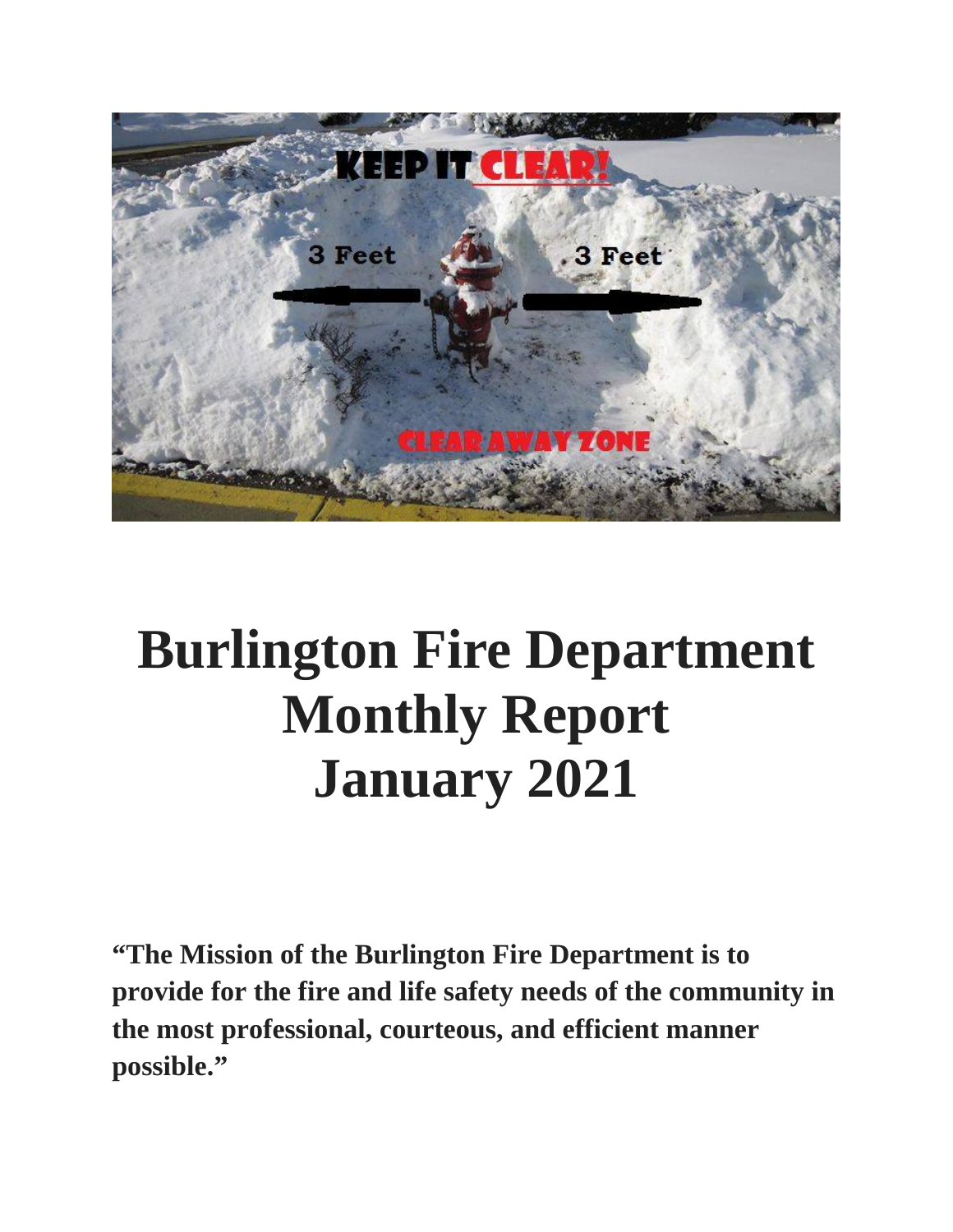#### **Operations**

The Burlington Fire Department responded to 470 calls for service in January. 342 calls were in the city limits of Burlington (73%). 42% of the calls were overlapping, meaning we had two or more calls in progress at the same time. In the city limits of Burlington, our average response time was 5 minutes and 12 seconds (this time starts when we receive the alarm and ends when we arrive on the scene). The average response time for all emergency calls (including those outside the city) was 6 minutes and 22 seconds.

361 calls were EMS-related (77%). 271 patients were transported (262 to Great River Medical Center). The Department responded to 67 calls related to falls, 45 calls for breathing issues, and 30 for unconscious patients.

Below is a "heat" map of the Burlington area that shows the general vicinity and number of calls in January.



**Heat Map (January 2021)**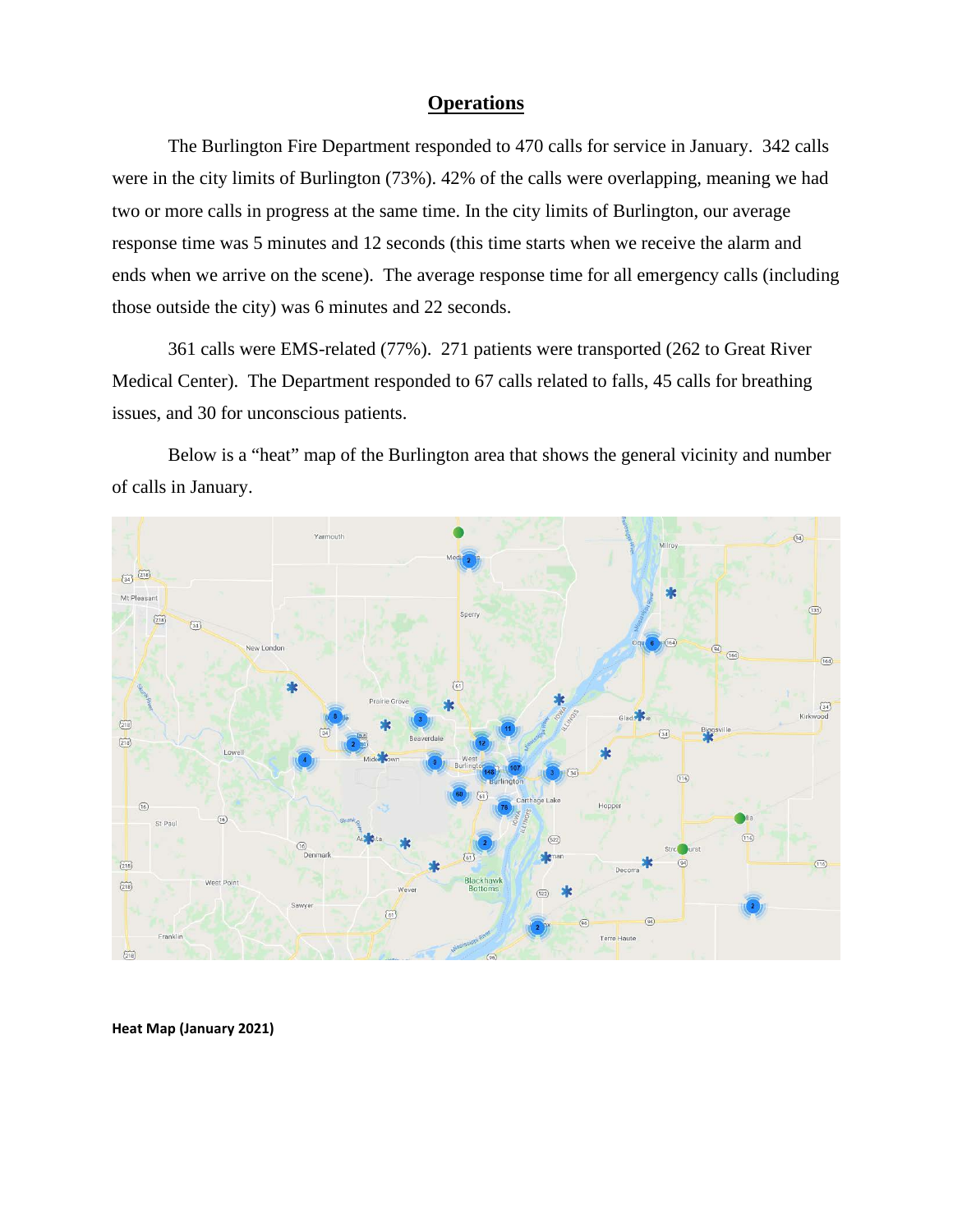### **Training**

The Department recorded over 400 hours of training in January. The major focus of training was skills training with the new MSA air packs. Other training types included:

- Officer/leadership development
- Recruit training
- EMS formal education
- Hazmat air monitoring



#### **Community Risk Reduction**

- Crews installed 10 smoke alarms and 4 carbon monoxide alarms.
- Fire Marshal Crooks completed a fire investigation for structure fire on Ashmun Street.
- Fire Marshal Crooks attended the Quad Cities Area Fire Marshal's Association virtual meeting.
- Captain Howard conducted a fire safety presentation at Great River Christian School.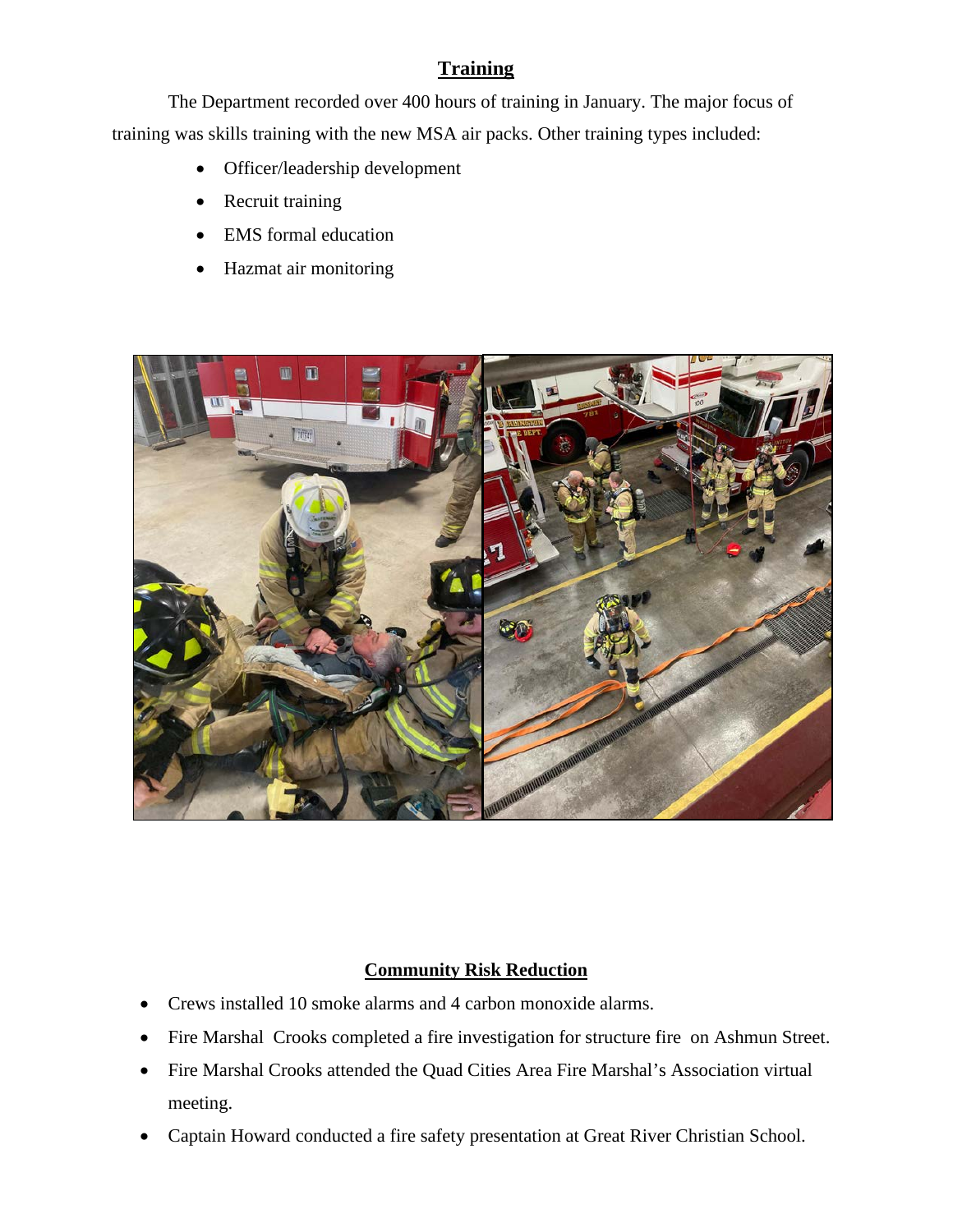#### **Other Activities**

- 12 members of the Department participated in promotional testing.
- All ambulances passed the annual Illinois EMS inspection.
- Chief Trexel attended the Des Moines County EMS Association meeting (virtual) and the Joint Safety Committee meeting.
- Deputy Chief Ryan and Chief Trexel attended the COVID-19 Emergency Operations Center briefings (virtual).

January 2021 US fire statistics

- 239 civilians were killed in residential structure fires (5 in Iowa)
- 14 firefighters died in the line of duty

Respectfully Submitted,

Matt Trexel

Fire Chief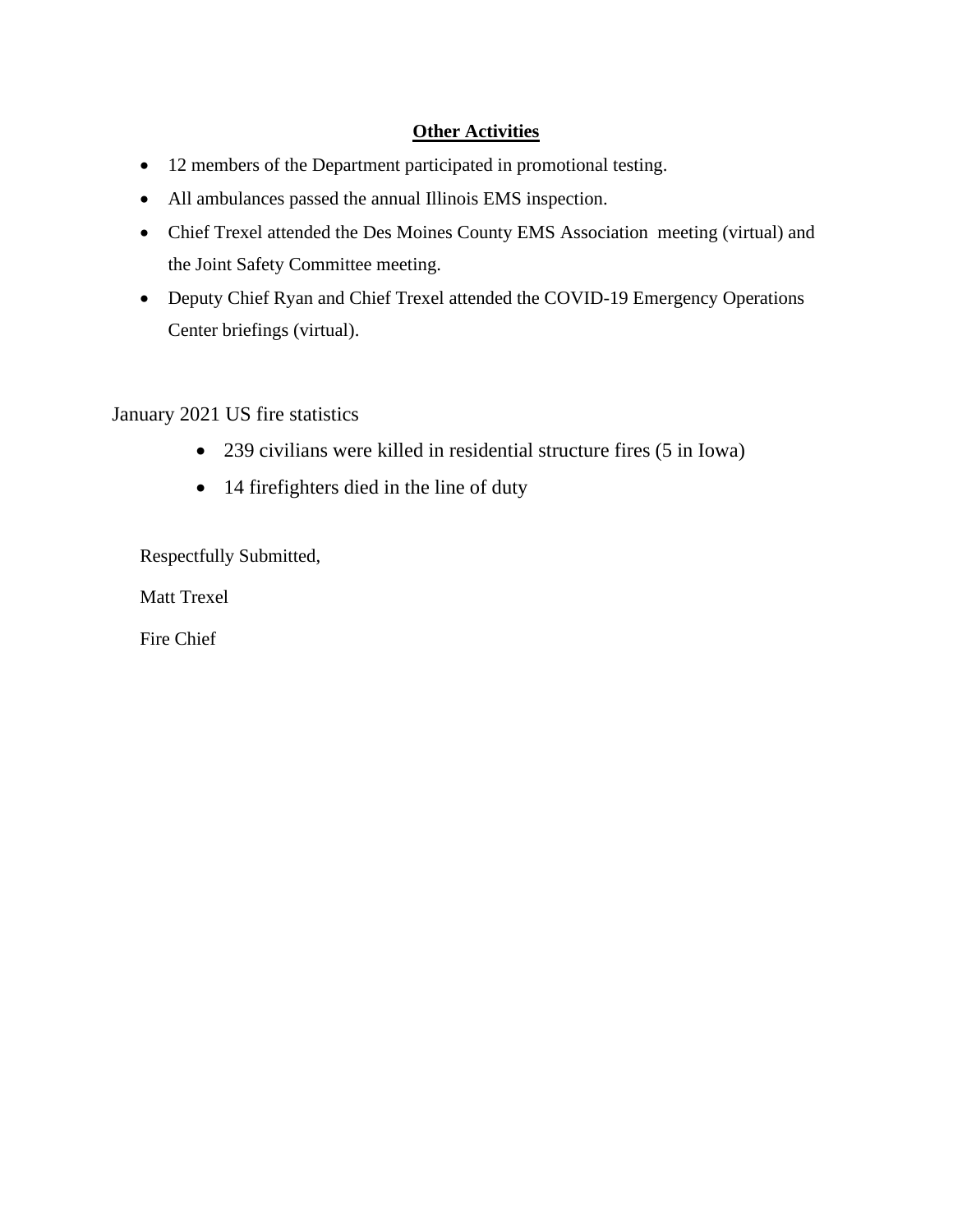Burlington, IA

This report was generated on 2/12/2021 10:29:34 AM

#### **Incident Statistics**

Start Date: 01/01/2021 | End Date: 01/31/2021

| <b>INCIDENT COUNT</b>                                                 |                                     |                                     |               |                                              |
|-----------------------------------------------------------------------|-------------------------------------|-------------------------------------|---------------|----------------------------------------------|
| <b>INCIDENT TYPE</b>                                                  |                                     | # INCIDENTS                         |               |                                              |
| <b>EMS</b>                                                            |                                     | 361                                 |               |                                              |
| <b>FIRE</b>                                                           |                                     | 109                                 |               |                                              |
| <b>TOTAL</b>                                                          |                                     |                                     | 470           |                                              |
|                                                                       |                                     | <b>TOTAL TRANSPORTS (N2 and N3)</b> |               |                                              |
| <b>APPARATUS</b>                                                      | # of APPARATUS<br><b>TRANSPORTS</b> | # of PATIENT TRANSPORTS             |               | <b>TOTAL # of PATIENT</b><br><b>CONTACTS</b> |
| 721                                                                   | $\pmb{0}$                           | $\mathbf{1}$                        |               | $\mathbf{1}$                                 |
| 727                                                                   | $\pmb{0}$                           | $\mathbf{1}$                        |               | $\mathbf{1}$                                 |
| 751                                                                   | 103                                 | 123                                 |               | 122                                          |
| 752                                                                   | $\overline{5}$                      | $\,6\,$                             |               | 6                                            |
| 753                                                                   | 109                                 | 137                                 |               | 137                                          |
| 754                                                                   | $\,6\,$                             | $\,8\,$                             |               | 8                                            |
| 755                                                                   | 54                                  | 79                                  |               | 79                                           |
| <b>TOTAL</b>                                                          | 277                                 | 355                                 |               | 354                                          |
| <b>PRE-INCIDENT VALUE</b>                                             |                                     |                                     | <b>LOSSES</b> |                                              |
|                                                                       | \$66,000.00                         |                                     | \$51,000.00   |                                              |
|                                                                       |                                     | <b>CO CHECKS</b>                    |               |                                              |
| 424 - Carbon monoxide incident<br>$\overline{2}$                      |                                     |                                     |               |                                              |
| 736 - CO detector activation due to malfunction                       |                                     | $\ensuremath{\mathsf{3}}$           |               |                                              |
| 5<br><b>TOTAL</b><br><b>MUTUAL AID</b>                                |                                     |                                     |               |                                              |
|                                                                       |                                     |                                     | <b>Total</b>  |                                              |
| <b>Aid Type</b><br><b>Aid Received</b>                                |                                     | $\overline{2}$                      |               |                                              |
| <b>OVERLAPPING CALLS</b>                                              |                                     |                                     |               |                                              |
|                                                                       | # OVERLAPPING<br>% OVERLAPPING      |                                     |               |                                              |
| 197                                                                   |                                     |                                     | 41.91         |                                              |
| <b>LIGHTS AND SIREN - AVERAGE RESPONSE TIME (Dispatch to Arrival)</b> |                                     |                                     |               |                                              |
| <b>Station</b>                                                        |                                     | <b>EMS</b>                          | <b>FIRE</b>   |                                              |
| Station 1                                                             |                                     | 0:06:16                             | 0:07:56       |                                              |
| Station 2                                                             |                                     | 0:04:55                             | 0:05:03       |                                              |
| Station 3 - Bakers Pride                                              |                                     | 0:06:45                             | 0:07:11       |                                              |
| <b>AVERAGE FOR ALL CALLS</b>                                          |                                     |                                     | 0:06:22       |                                              |

Only Reviewed Incidents included. EMS for Incident counts includes only 300 to 399 Incident Types. All other incident types are counted as FIRE. CO Checks only includes Incident Types: 424, 736 and 734. # Apparatus Transports = # of incidents where apparatus transported. # Patient Transports = All patients transported by EMS. # Patient Contacts = # of PCR contacted by apparatus. This report now returns both NEMSIS 2 & 3 data as appropriate. For overlapping calls that span over multiple days, total per month will not equal Total count for year.



Doc Id: 1645 emergencyreporting.com

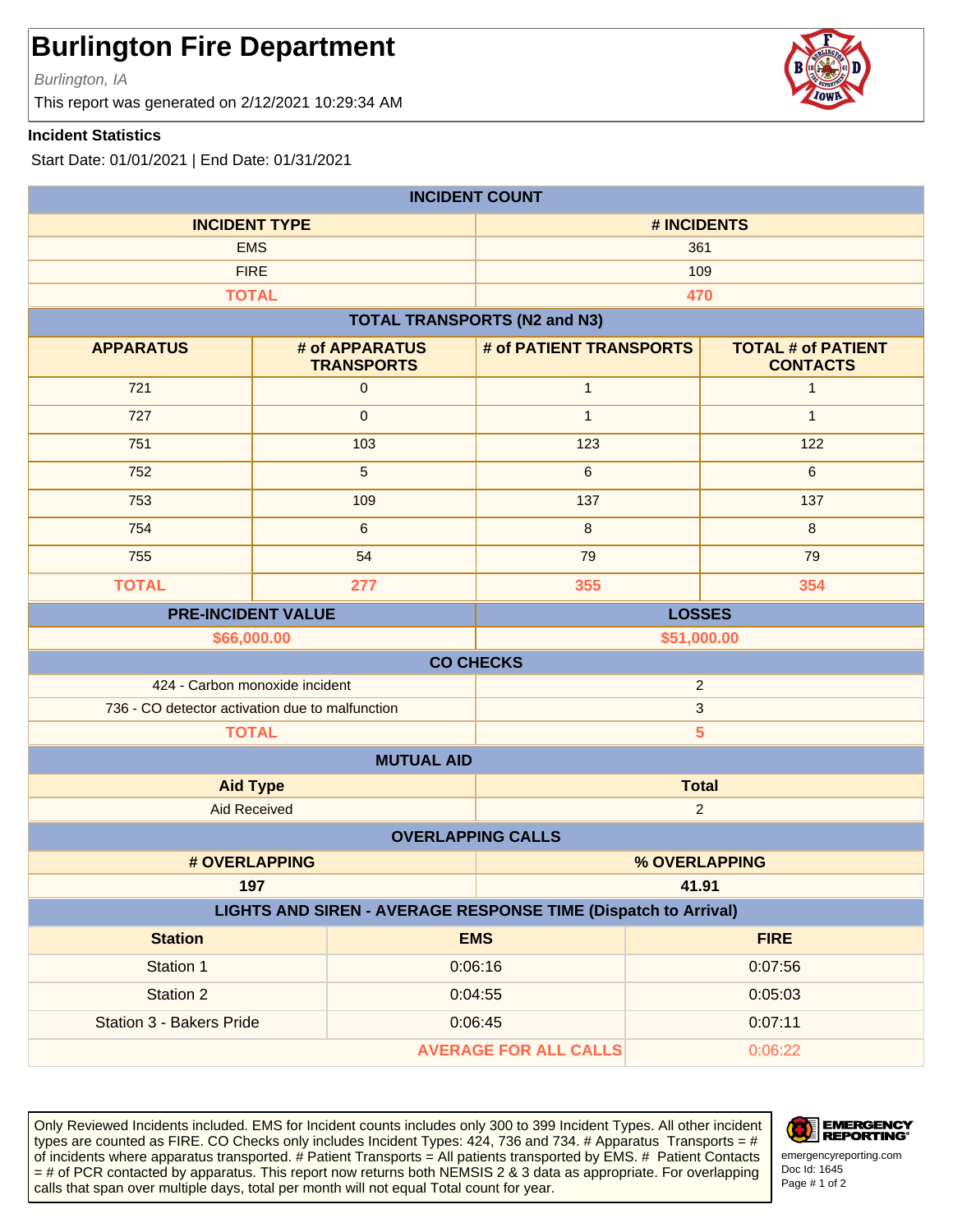| <b>LIGHTS AND SIREN - AVERAGE TURNOUT TIME (Dispatch to Enroute)</b> |         |                                      |             |
|----------------------------------------------------------------------|---------|--------------------------------------|-------------|
| <b>Station</b>                                                       |         | <b>EMS</b>                           | <b>FIRE</b> |
| Station 1                                                            | 0:01:38 |                                      | 0:01:45     |
| Station 2                                                            | 0:01:23 |                                      | 0:01:40     |
| Station 3 - Bakers Pride                                             | 0:01:24 |                                      | 0:01:46     |
| <b>AVERAGE FOR ALL CALLS</b><br>0:01:29                              |         |                                      |             |
| <b>AGENCY</b>                                                        |         | <b>AVERAGE TIME ON SCENE (MM:SS)</b> |             |
| <b>Burlington Fire Department</b>                                    |         | 18:41                                |             |

Only Reviewed Incidents included. EMS for Incident counts includes only 300 to 399 Incident Types. All other incident types are counted as FIRE. CO Checks only includes Incident Types: 424, 736 and 734. # Apparatus Transports = # of incidents where apparatus transported. # Patient Transports = All patients transported by EMS. # Patient Contacts = # of PCR contacted by apparatus. This report now returns both NEMSIS 2 & 3 data as appropriate. For overlapping calls that span over multiple days, total per month will not equal Total count for year.



Doc Id: 1645<br>Page # 2 of 2 emergencyreporting.com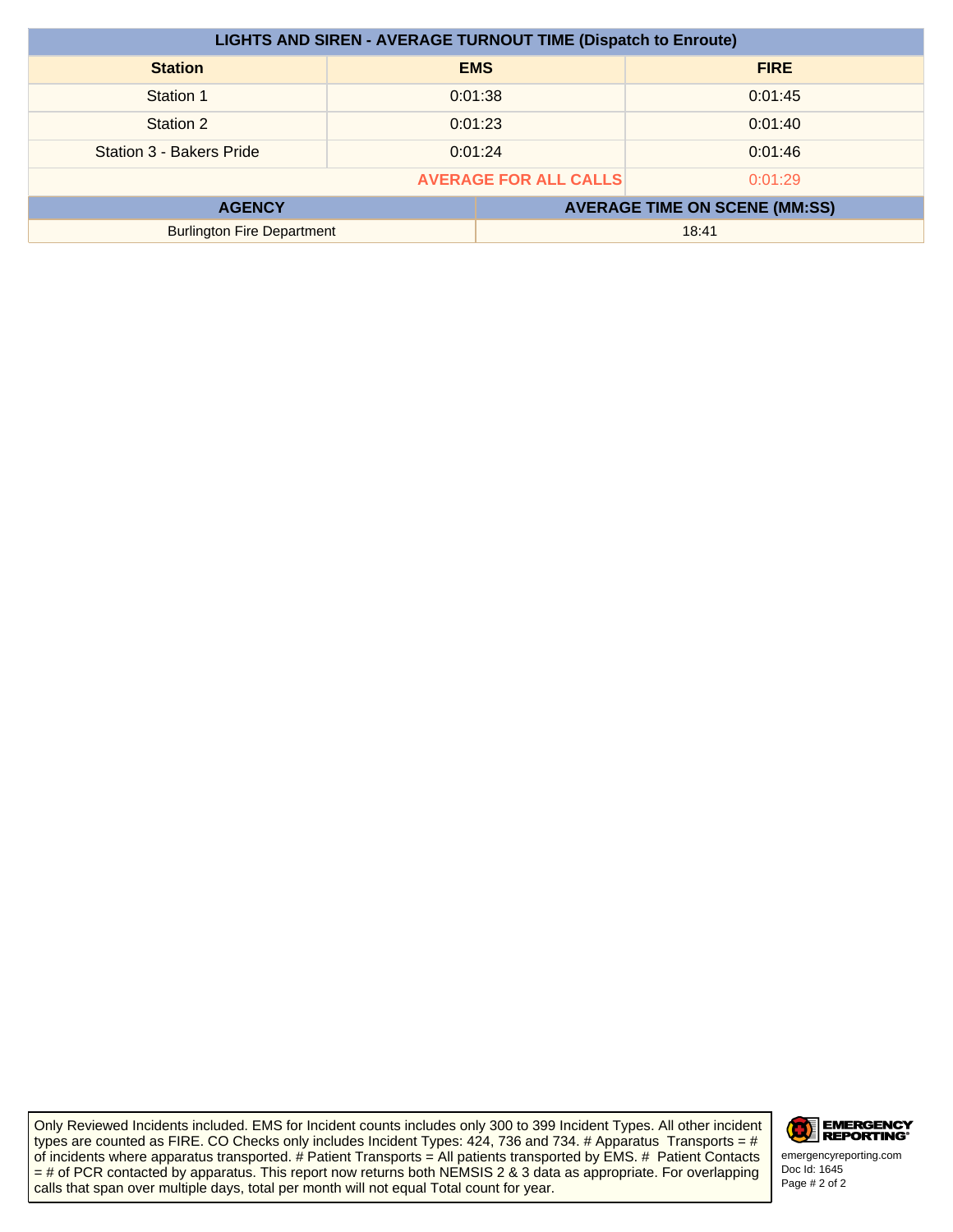Burlington, IA

This report was generated on 2/12/2021 10:44:28 AM

#### **Count of Incidents by Incident Type per Zone**

Incident Status: Reviewed | Start Date: 01/01/2021 | End Date: 01/31/2021



Report shows count of incidents for Status selected.





Doc Id: 1390 emergencyreporting.com Page # 1 of 3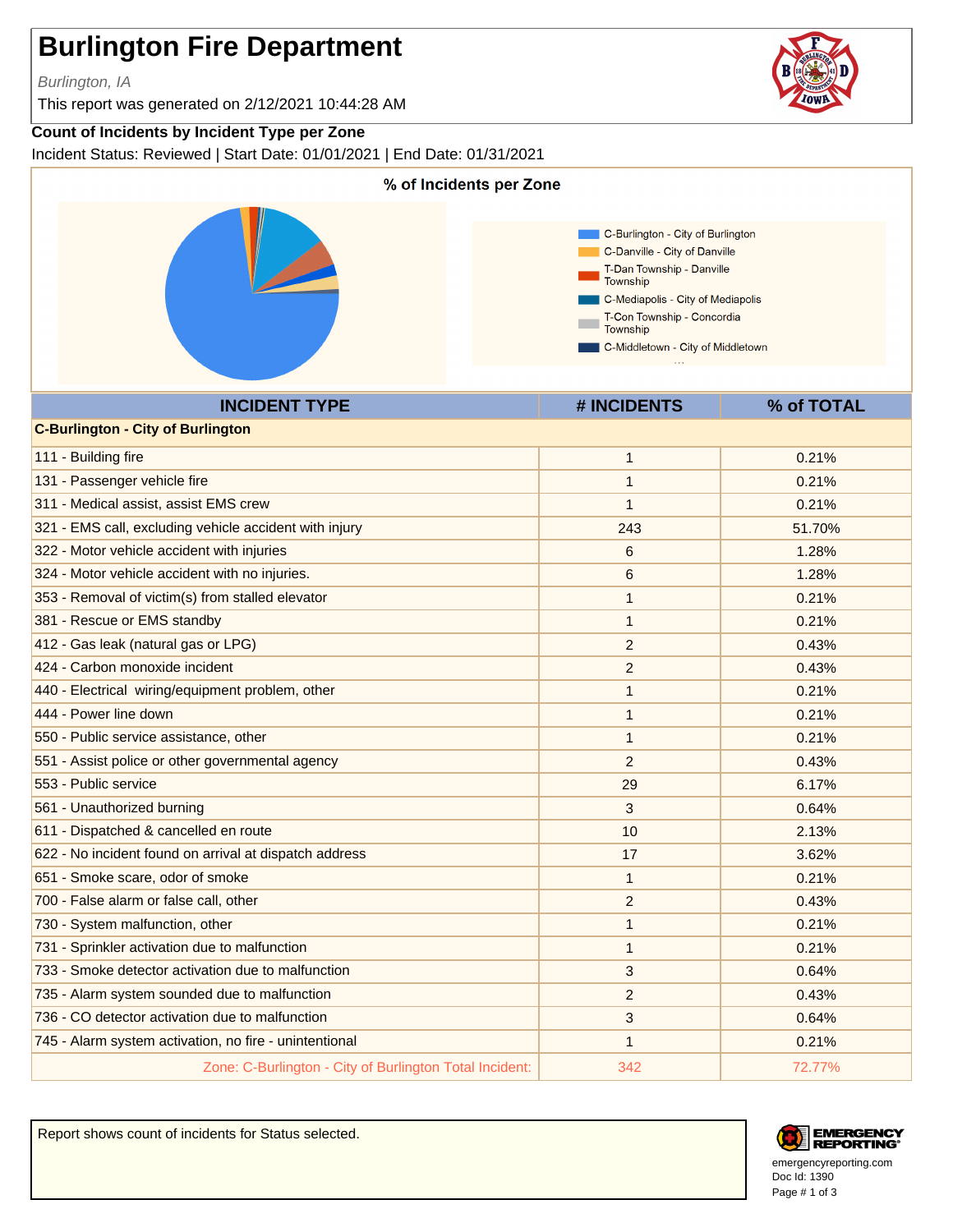| <b>INCIDENT TYPE</b>                                              | # INCIDENTS    | % of TOTAL              |
|-------------------------------------------------------------------|----------------|-------------------------|
| <b>C-Danville - City of Danville</b>                              |                |                         |
| 321 - EMS call, excluding vehicle accident with injury            | $\overline{7}$ | 1.49%                   |
| 622 - No incident found on arrival at dispatch address            | $\mathbf{1}$   | 0.21%                   |
| Zone: C-Danville - City of Danville Total Incident:               | 8              | 1.70%                   |
| <b>C-Mediapolis - City of Mediapolis</b>                          |                |                         |
| 321 - EMS call, excluding vehicle accident with injury            | 1              | 0.21%                   |
| 611 - Dispatched & cancelled en route                             | 1              | 0.21%                   |
| Zone: C-Mediapolis - City of Mediapolis Total Incident:           | 2              | 0.43%                   |
| <b>C-Middletown - City of Middletown</b>                          |                |                         |
| 321 - EMS call, excluding vehicle accident with injury            | 1              | 0.21%                   |
| Zone: C-Middletown - City of Middletown Total Incident:           | 1              | 0.21%                   |
| <b>C-West Burlington - City of West Burlington</b>                |                |                         |
| 321 - EMS call, excluding vehicle accident with injury            | 48             | 10.21%                  |
| 322 - Motor vehicle accident with injuries                        | $\overline{c}$ | 0.43%                   |
| 553 - Public service                                              | 1              | 0.21%                   |
| 611 - Dispatched & cancelled en route                             | 4              | 0.85%                   |
| 622 - No incident found on arrival at dispatch address            | $\overline{2}$ | 0.43%                   |
| Zone: C-West Burlington - City of West Burlington Total Incident: | 57             | 12.13%                  |
| <b>Henderson - Henderson County</b>                               |                |                         |
| 321 - EMS call, excluding vehicle accident with injury            | 16             | 3.40%                   |
| 322 - Motor vehicle accident with injuries                        | 1              | 0.21%                   |
| 611 - Dispatched & cancelled en route                             | 6              | 1.28%                   |
| Zone: Henderson - Henderson County Total Incident:                | 23             | 4.89%                   |
| T-Con Township - Concordia Township                               |                |                         |
| 321 - EMS call, excluding vehicle accident with injury            | 1              | 0.21%                   |
| 553 - Public service                                              | 1              | 0.21%                   |
| Zone: T-Con Township - Concordia Township Total Incident:         | $\overline{2}$ | 0.43%                   |
| <b>T-Dan Township - Danville Township</b>                         |                |                         |
| 321 - EMS call, excluding vehicle accident with injury            | 6              | 1.28%                   |
| 611 - Dispatched & cancelled en route                             | $\overline{2}$ | 0.43%                   |
| Zone: T-Dan Township - Danville Township Total Incident:          | 8              | 1.70%                   |
| <b>T-Fit Riv Township - Flint River Township</b>                  |                |                         |
| 321 - EMS call, excluding vehicle accident with injury            | 8              | 1.70%                   |
| 412 - Gas leak (natural gas or LPG)                               | 1              | 0.21%                   |
| 553 - Public service                                              | $\mathbf{1}$   | 0.21%                   |
| Zone: T-Flt Riv Township - Flint River Township Total Incident:   | 10             | 2.13%                   |
| T-Tama Township - Tama Township                                   |                |                         |
| 131 - Passenger vehicle fire                                      | 1              | 0.21%                   |
| 321 - EMS call, excluding vehicle accident with injury            | 8              | 1.70%                   |
| 553 - Public service                                              | 1              | 0.21%                   |
| 611 - Dispatched & cancelled en route                             | 1              | 0.21%                   |
| 745 - Alarm system activation, no fire - unintentional            | 1              | 0.21%                   |
| Report shows count of incidents for Status selected.              |                | <b>EMERGE</b><br>REPORT |

Doc Id: 1390 emergencyreporting.com Page # 2 of 3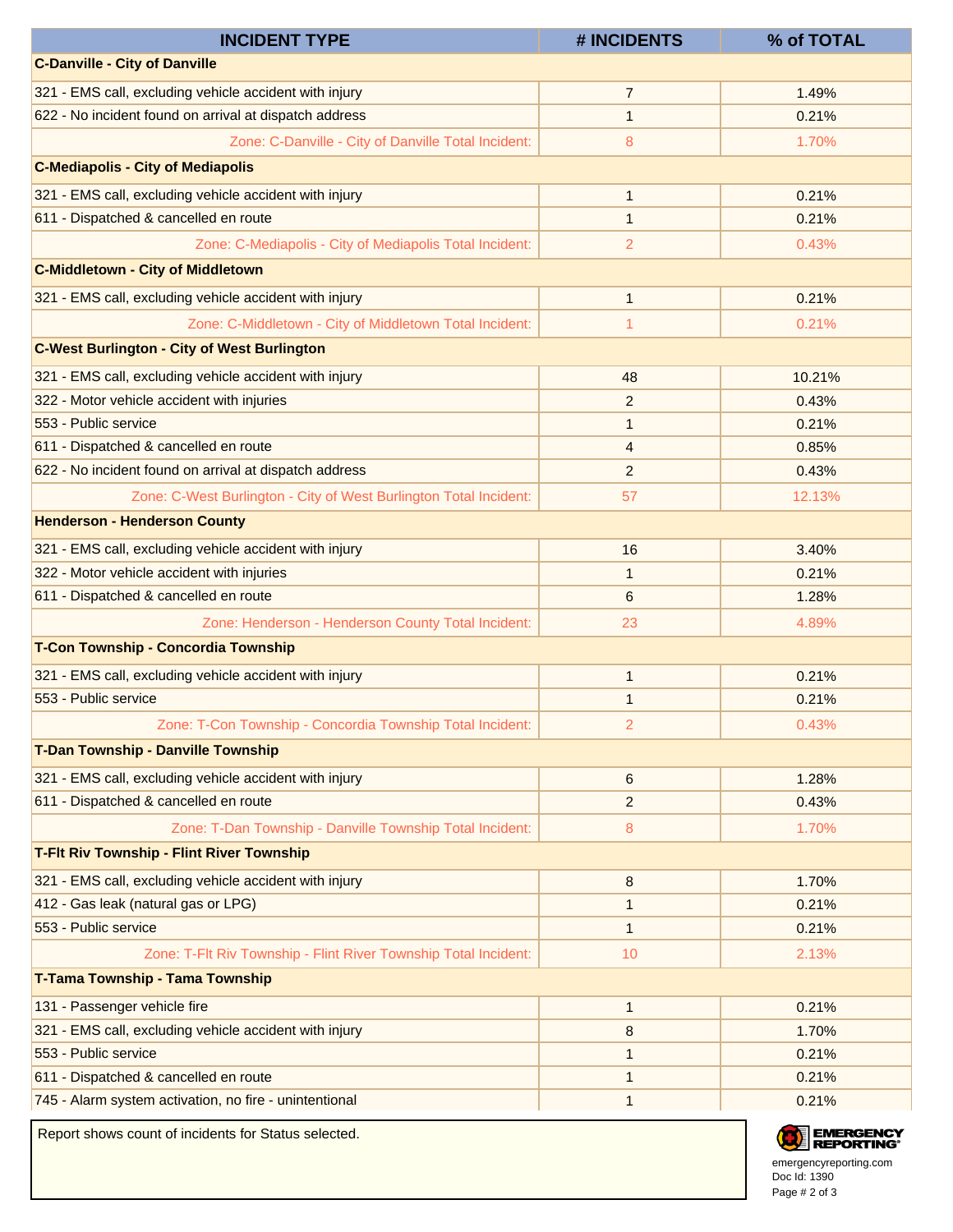| 12                                                 | 2.55%       |  |  |
|----------------------------------------------------|-------------|--|--|
| <b>T-Union Township - Union Township</b>           |             |  |  |
| 3                                                  | 0.64%       |  |  |
|                                                    | 0.21%       |  |  |
| 4                                                  | 0.85%       |  |  |
| <b>T-Yel Spr Township - Yellow Spring Township</b> |             |  |  |
|                                                    | 0.21%       |  |  |
|                                                    | 0.21%       |  |  |
| <b>TOTAL INCIDENTS FOR AII ZONES:</b><br>470       | <b>100%</b> |  |  |
|                                                    |             |  |  |



Doc Id: 1390 emergencyreporting.com Page # 3 of 3

Report shows count of incidents for Status selected.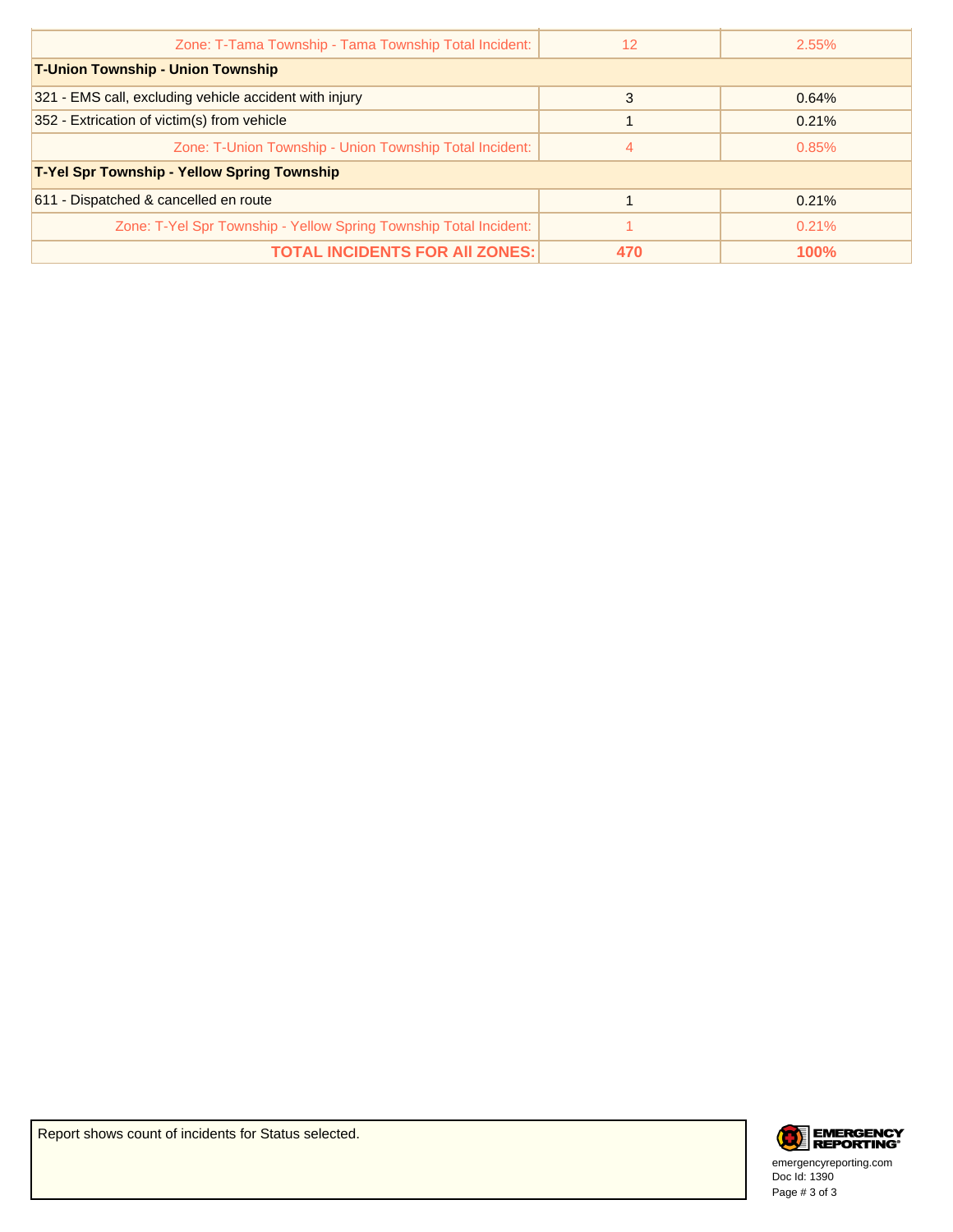Burlington, IA

This report was generated on 2/12/2021 10:45:49 AM



#### **Average Response Time for Zone for Date Range**

Zone: All Zones | Start Date: 01/01/2021 | End Date: 01/31/2021

| <b>ZONE TITLE</b>                           | <b>AVERAGE RESPONSE TIME IN MINUTES</b><br>(DISPATCH TO ARRIVED) |
|---------------------------------------------|------------------------------------------------------------------|
| C-Mediapolis - City of Mediapolis           | 20.27                                                            |
| T-Union Township - Union Township           | 17.81                                                            |
| T-Dan Township - Danville Township          | 15.25                                                            |
| Henderson - Henderson County                | 14.44                                                            |
| C-Danville - City of Danville               | 14.29                                                            |
| T-Tama Township - Tama Township             | 13.61                                                            |
| T-Flt Riv Township - Flint River Township   | 13.42                                                            |
| C-Middletown - City of Middletown           | 9.73                                                             |
| T-Con Township - Concordia Township         | 6.96                                                             |
| C-West Burlington - City of West Burlington | 5.86                                                             |
| C-Burlington - City of Burlington           | 5.22                                                             |

Only REVIEWED incidents included This report shows the time in decimal format. Excludes "Cancelled" apparatus.



Doc Id: 38 emergencyreporting.com Page # 1 of 1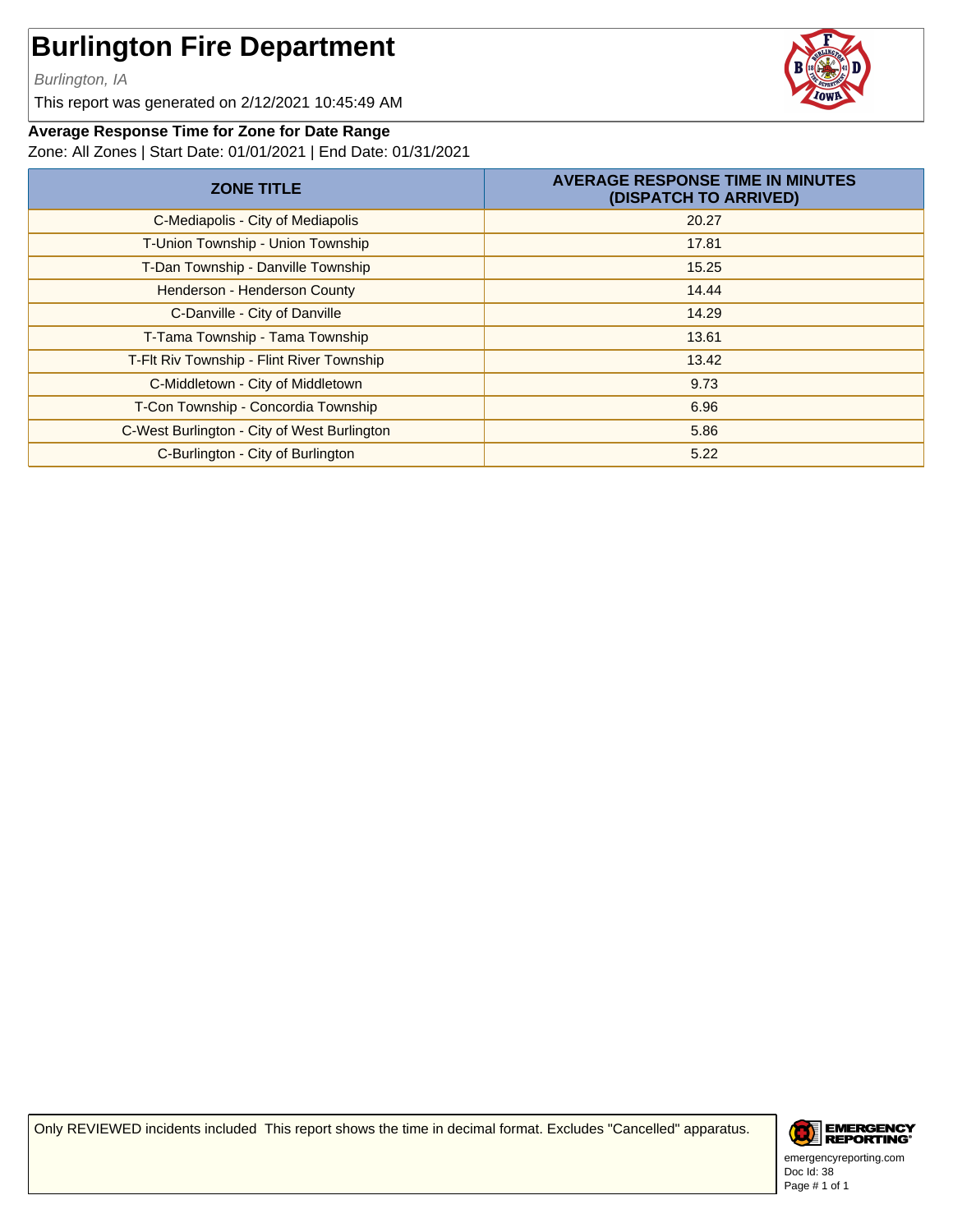Burlington, IA

This report was generated on 2/12/2021 10:47:10 AM

#### **Patient Transport Count per Destination for Date Range (N2-N3)**

Start Date: 01/01/2021 | End Date: 01/31/2021

| <b>HOSPITAL DESTINATION</b>          | # TRANSPORTS |
|--------------------------------------|--------------|
| <b>Arbor Court</b>                   |              |
| Genesis East                         |              |
| <b>Great River Medical Center</b>    | 262          |
| <b>Morning Sun Care Center</b>       |              |
| Residence                            |              |
| University of Iowa Hospital & Clinic |              |

Only REVIEWED incidents included. This report now returns both NEMSIS 2 & 3 data as appropriate.



Doc Id: 517 emergencyreporting.com Page # 1 of 1

 $\pmb{\times}$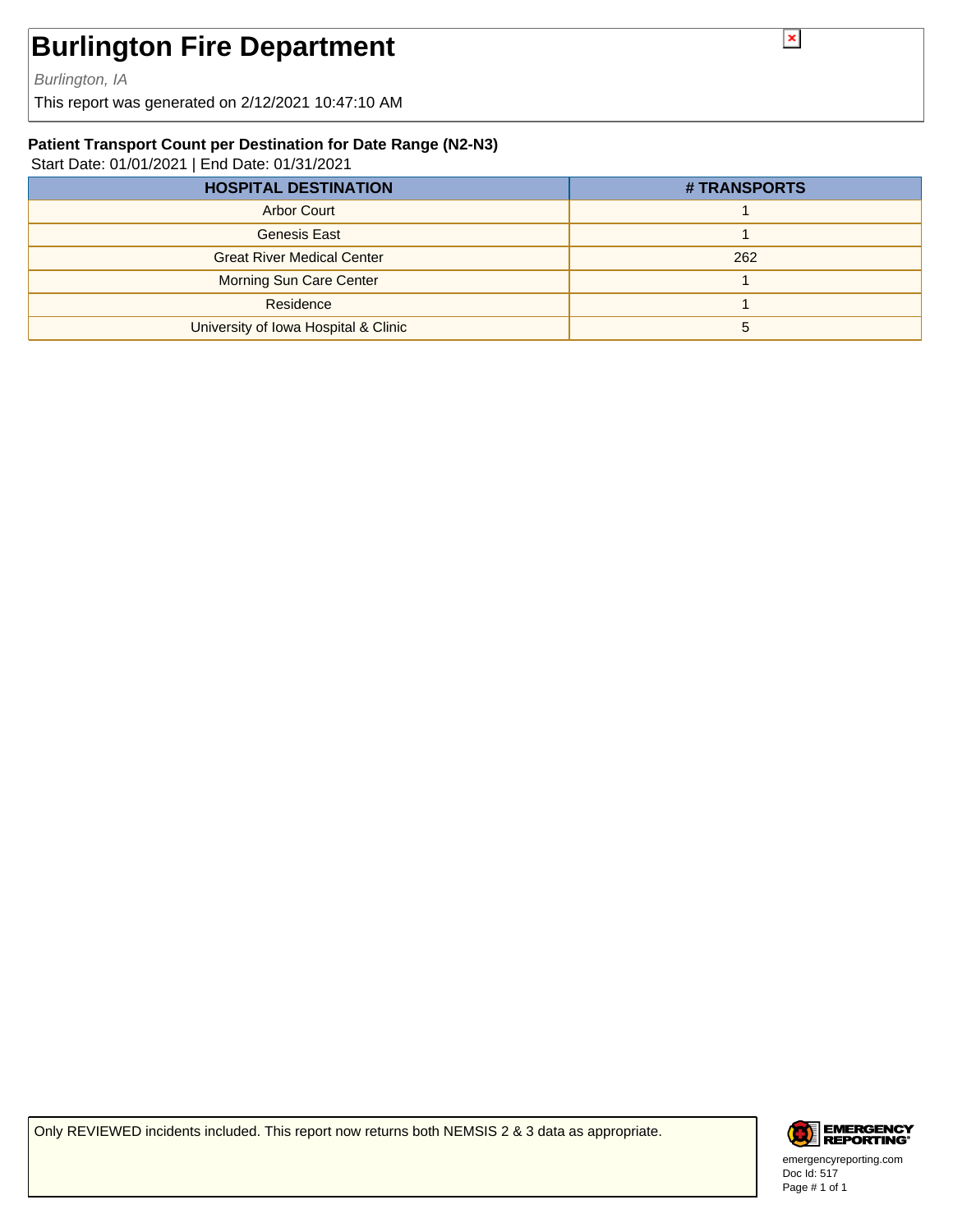Burlington, IA

This report was generated on 2/12/2021 10:47:48 AM

#### **Incident Count per Complaint Reported by Dispatch for Date Range (NEMSIS 3 Incidents Only)**

Start Date: 01/01/2021 | End Date: 01/31/2021

| <b>COMPLAINT REPORTED BY DISPATCH</b>                 | # INCIDENTS    |
|-------------------------------------------------------|----------------|
| <b>Abdominal Pain/Problems</b>                        | 8              |
| <b>Allergic Reaction/Stings</b>                       | 3              |
| Assault                                               | 6              |
| <b>Back Pain (Non-Traumatic)</b>                      | 4              |
| <b>Breathing Problem</b>                              | 45             |
| Cardiac Arrest/Death                                  | 1              |
| <b>Chest Pain (Non-Traumatic)</b>                     | 20             |
| Choking                                               | 1              |
| <b>Convulsions/Seizure</b>                            | 20             |
| <b>Diabetic Problem</b>                               | 6              |
| <b>Falls</b>                                          | 67             |
| Fire                                                  | 1              |
| Headache                                              | $\overline{2}$ |
| <b>Heart Problems/AICD</b>                            | 3              |
| Hemorrhage/Laceration                                 | 5              |
| <b>Medical Alarm</b>                                  | $\overline{2}$ |
| No Other Appropriate Choice                           | 26             |
| Overdose/Poisoning/Ingestion                          | 11             |
| Pregnancy/Childbirth/Miscarriage                      | 1              |
| Psychiatric Problem/Abnormal Behavior/Suicide Attempt | 11             |
| <b>Sick Person</b>                                    | 29             |
| Stab/Gunshot Wound/Penetrating Trauma                 | $\mathbf 1$    |
| Stroke/CVA                                            | 12             |
| <b>Traffic/Transportation Incident</b>                | 10             |
| Transfer/Interfacility/Palliative Care                | 11             |
| <b>Traumatic Injury</b>                               | 5              |
| Unconscious/Fainting/Near-Fainting                    | 30             |
| Unknown Problem/Person Down                           | 11             |

Incidents included must be NEMSIS 3 and either Complete or Reviewed. COMPLAINT REPORTED BY DISPATCH is recorded on Basic Info 5. If looking for NEMSIS 2 Incidents, refer to Report #1041.



Doc Id: 1745 emergencyreporting.com Page # 1 of 1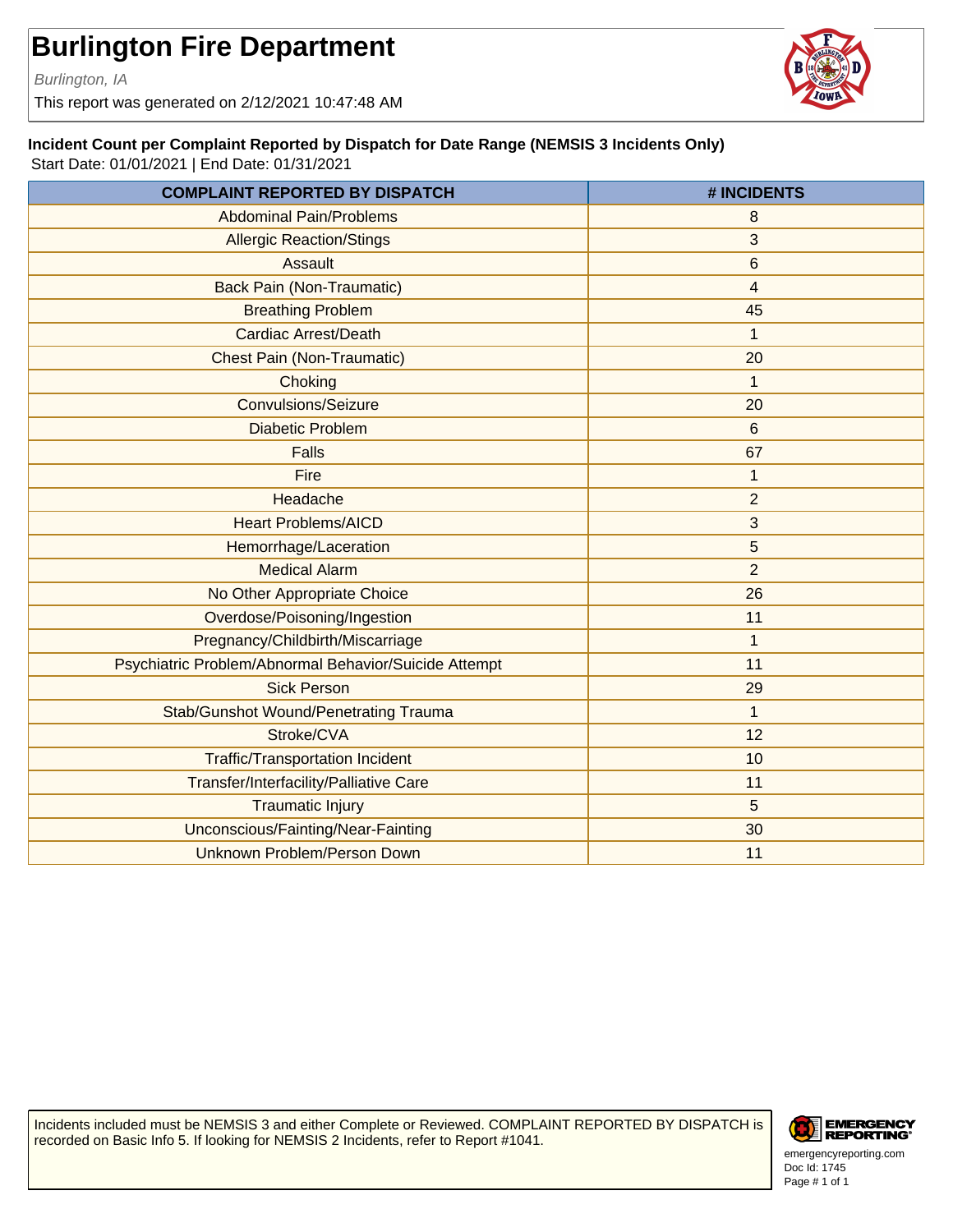Burlington, IA

This report was generated on 2/12/2021 11:07:32 AM

#### **Incidents per Station for Date Time Range for Station**

Start Time: 00:00 | End Time: 23:00 | Incident Type(s): All Incident Types | Station: All Stations | Start Date: 01/01/2021 | End Date: 01/31/2021



| <b>STATION</b>                 | <b>COUNT</b> |
|--------------------------------|--------------|
| ST1 - Station 1                | 227          |
| ST2 - Station 2                | 106          |
| ST3 - Station 3 - Bakers Pride | 137          |
| <b>TOTAL:</b>                  |              |

Only Reviewed Incidents included. This report totals the Incidents and groups by the Station specified in Basic 1. End Time menu returns all matches inside the chosen hour (ex: 23:00 returns all matching results from 23:00 - 23:59).



Doc Id: 3 emergencyreporting.com Page # 1 of 1